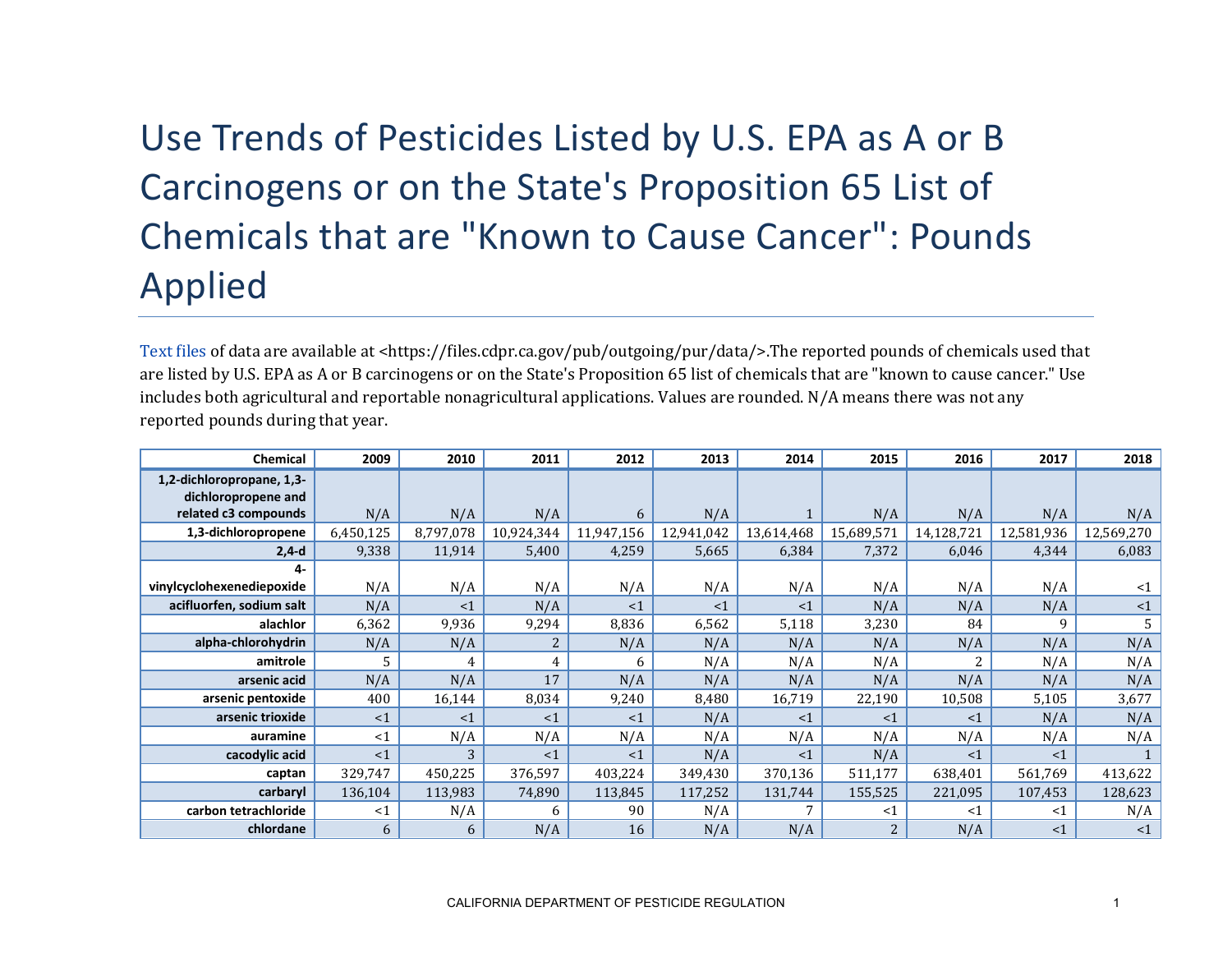| Chemical                   | 2009           | 2010         | 2011           | 2012      | 2013           | 2014         | 2015           | 2016           | 2017      | 2018           |
|----------------------------|----------------|--------------|----------------|-----------|----------------|--------------|----------------|----------------|-----------|----------------|
| chlordecone                | N/A            | N/A          | <1             | $<$ 1     | <1             | <1           | <1             | <1             | <1        | <1             |
| chlorothalonil             | 715,972        | 961,618      | 1,149,139      | 1,183,472 | 1,114,884      | 1,215,447    | 1,068,448      | 1,127,282      | 1,240,392 | 1,171,126      |
| chromic acid               | 559            | 22,555       | 11,224         | 12,908    | 11,847         | 23,358       | 31,629         | 15,709         | 7,632     | 5,497          |
| creosote                   | ${<}1$         | N/A          | N/A            | N/A       | 3              | N/A          | $\mathbf{1}$   | N/A            | N/A       | ${<}1$         |
| daminozide                 | 6,570          | 9,361        | 8,441          | 8,250     | 8,560          | 8,427        | 8,959          | 7,585          | 8,063     | 6,819          |
| ddvp                       | 4,169          | 4,176        | 5,480          | 4,890     | 4,627          | 4,034        | 4,082          | 3,868          | 3,456     | 3,505          |
| ddvp, other related        | 217            | 194          | 268            | 276       | 278            | 162          | 165            | 123            | 113       | 109            |
| diclofop-methyl            | 15             | N/A          | $\overline{7}$ | N/A       | N/A            | N/A          | N/A            | N/A            | N/A       | N/A            |
| diethanolamine             | N/A            | N/A          | N/A            | N/A       | N/A            | N/A          | 76             | 392            | 293       | 389            |
| dioctyl phthalate          | 186            | 453          | 248            | 262       | 198            | 73           | 36             | 94             | N/A       | $\overline{1}$ |
| dipropyl                   |                |              |                |           |                |              |                |                |           |                |
| isocinchomeronate          | <1             | $\mathbf{1}$ | $\mathbf{1}$   | <1        | <1             | $<$ 1        | $\mathbf{1}$   | $<$ 1          | <1        | <1             |
| diuron                     | 623,001        | 588,905      | 675,024        | 554,583   | 413,291        | 325,345      | 317,328        | 248,331        | 179,467   | 188,274        |
| ethoprop                   | 20,793         | 5,645        | 7,475          | 2,077     | 2,502          | 3,076        | 1,820          | 2,023          | 2,134     | 5,848          |
| ethyl acrylate             | N/A            | 9            | 36             | N/A       | $\overline{2}$ | 11           | $\overline{4}$ | $\mathbf{1}$   | N/A       | N/A            |
| ethylene dibromide         | <1             | N/A          | N/A            | 6         | N/A            | N/A          | <1             | N/A            | N/A       | N/A            |
| ethylene oxide             | $\overline{7}$ | N/A          | N/A            | 8         | N/A            | $\leq 1$     | N/A            | N/A            | N/A       | N/A            |
| fenoxycarb                 | 5              | 3            | 3              | 2         | $\mathbf{1}$   | $\mathbf{1}$ | 9              | $\overline{2}$ | 3         | $\mathbf{1}$   |
| folpet                     | N/A            | $\leq 1$     | N/A            | <1        | <1             | <1           | <1             | <1             | <1        | N/A            |
| formaldehyde               | 3,972          | 5,511        | 4,615          | 3,847     | 11,165         | 52,989       | 31,956         | 23,116         | 11,825    | 1,349          |
| glyphosate                 | 8,167          | 10,737       | 5,301          | 1,894     | 645            | 21           | 129            | 40             | 37        | 70             |
| glyphosate, diammonium     |                |              |                |           |                |              |                |                |           |                |
| salt                       | 34,032         | 11,987       | 11,468         | 2,428     | 2,989          | 3,673        | 1,019          | 897            | 112       | 28             |
| glyphosate,                |                |              |                |           |                |              |                |                |           |                |
| dimethylamine salt         | 13,801         | 29,788       | 130,752        | 123,817   | 92,504         | 128,942      | 139,644        | 156,713        | 149,505   | 140,479        |
| glyphosate,                |                |              |                |           |                |              |                |                |           |                |
| isopropylamine salt        | 4,736,643      | 5,617,241    | 5,912,962      | 4,985,453 | 5,008,332      | 4,877,876    | 4,859,287      | 5,147,133      | 5,368,052 | 5,766,081      |
| glyphosate,                |                |              |                |           |                |              |                |                |           |                |
| monoammonium salt          | 31,567         | 24,675       | 22,748         | 11,921    | 36,553         | 21,965       | 12,387         | 18,724         | 9,033     | 7,098          |
| glyphosate, potassium salt | 2,400,139      | 3,074,103    | 4,711,137      | 5,403,813 | 5,306,770      | 5,613,513    | 6,517,467      | 6,424,021      | 6,267,885 | 6,109,802      |
| glyphosate-trimesium       | 2,153          | 535          | 574            | 144       | 41             | 310          | N/A            | N/A            | 34        | 19             |
| heptachlor                 | N/A            | N/A          | N/A            | $<$ 1     | N/A            | N/A          | N/A            | N/A            | <1        | $<\!1$         |
| imazalil                   | 13,255         | 26,181       | 25,767         | 25,085    | 26,013         | 19,312       | 22,305         | 26,528         | 22,293    | 20,409         |
| iprodione                  | 249,157        | 349,532      | 353,707        | 297,788   | 260,152        | 240,455      | 220,086        | 297,614        | 260,566   | 111,587        |
| kresoxim-methyl            | 27,338         | 32,107       | 38,587         | 26,276    | 26,213         | 28,346       | 23,915         | 22,905         | 23,565    | 19,944         |
| lindane                    | 8              | 18           | $\mathbf{1}$   | N/A       | $\overline{2}$ | N/A          | 6              | N/A            | N/A       | N/A            |
| malathion                  | 532,321        | 561,398      | 512,004        | 405,353   | 446,743        | 502,997      | 443,128        | 355,053        | 334,893   | 360,906        |
| mancozeb                   | 282,587        | 757,664      | 1,045,594      | 1,130,998 | 1,149,091      | 1,282,145    | 1,273,707      | 1,436,008      | 1,519,480 | 1,315,141      |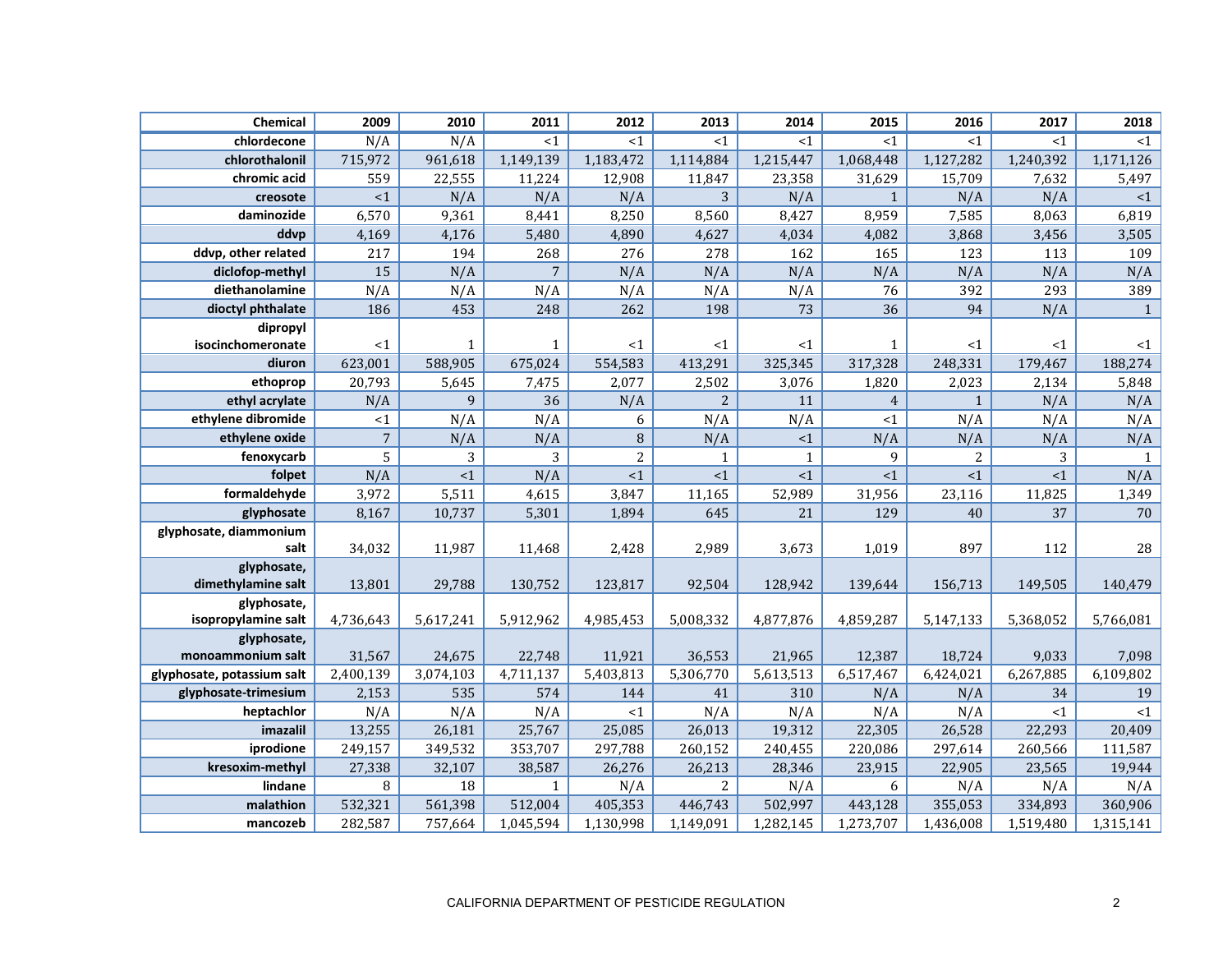| Chemical              | 2009           | 2010         | 2011         | 2012         | 2013           | 2014           | 2015           | 2016           | 2017           | 2018            |
|-----------------------|----------------|--------------|--------------|--------------|----------------|----------------|----------------|----------------|----------------|-----------------|
| maneb                 | 657,090        | 370,333      | 54,024       | 6,260        | 1,383          | 1,274          | 286            | 1,275          | 2,224          | 59              |
| metam-sodium          | 9,359,224      | 11,428,913   | 10,895,290   | 8,427,548    | 4,846,423      | 4,297,539      | 3,606,650      | 3,297,827      | 3,144,356      | 3,765,705       |
| methyl eugenol        | N/A            | N/A          | 5            | N/A          | 9              | N/A            | N/A            | 126            | 386            | 1,149           |
| methyl iodide         | N/A            | N/A          | 1,157        | 21           | N/A            | N/A            | N/A            | N/A            | N/A            | N/A             |
| methylene chloride    | 32             | 31           | 24           | 61           | 53             | 76             | 35             | 39             | 36             | 10              |
| metiram               | N/A            | N/A          | 15           | 34           | 17             | 13             | <1             | $\overline{4}$ | 26             | 18              |
| naphthalene           | N/A            | $\mathbf{1}$ | <1           | N/A          | ${<}1$         | N/A            | N/A            | N/A            | <1             | <1              |
| nitrapyrin            | 84             | 211          | N/A          | <1           | $\overline{2}$ | N/A            | 5              | $\overline{2}$ | N/A            | 16              |
| nitrofen              | $\overline{2}$ | N/A          | N/A          | N/A          | N/A            | N/A            | N/A            | N/A            | N/A            | N/A             |
| ortho-phenylphenol    | 2,133          | 2,271        | 2,582        | 2,964        | 1,713          | 1,777          | 1,316          | 1,181          | 472            | 418             |
| ortho-phenylphenol,   |                |              |              |              |                |                |                |                |                |                 |
| sodium salt           | 2,294          | 2,129        | 5,192        | 3,586        | 4,375          | 3,611          | 4,815          | 2,261          | N/A            | N/A             |
| oryzalin              | 529,892        | 602,291      | 768,869      | 686,197      | 584,071        | 582,736        | 510,680        | 316,178        | 338,029        | 297,679         |
| oxadiazon             | 8,741          | 12,382       | 7,783        | 7,272        | 6,759          | 4,960          | 12,139         | 5,028          | 6,072          | 8,256           |
| oxythioquinox         | 45             | 6            | $<$ 1        | $\mathbf{1}$ | ${<}1$         | $\mathbf{1}$   | N/A            | $\mathbf{1}$   | N/A            | ${<}1$          |
| para-dichlorobenzene  | 17             | N/A          | <1           | 18           | <1             | N/A            | N/A            | N/A            | <1             | ${<}1$          |
| parathion             | 118            | 257          | 196          | 25           | <1             | $\mathbf{1}$   | 836            | 41             | 3              | $\mathbf{3}$    |
| pentachlorophenol     | N/A            | 3            | 18           | 224          | 274            | 11             | 25             | $\mathbf{1}$   | $\overline{4}$ | $\overline{27}$ |
| pirimicarb            | $\overline{2}$ | $\mathbf{1}$ | $\mathbf{1}$ | N/A          | N/A            | N/A            | N/A            | N/A            | N/A            | N/A             |
| potassium dichromate  | N/A            | N/A          | N/A          | N/A          | <1             | N/A            | $\leq 1$       | N/A            | N/A            | N/A             |
| potassium n-          |                |              |              |              |                |                |                |                |                |                 |
| methyldithiocarbamate | 4,128,181      | 4,832,615    | 5,673,722    | 8,320,255    | 9,484,467      | 7,798,703      | 10,252,596     | 9,343,192      | 8,940,720      | 8,527,736       |
| propargite            | 378,099        | 294,853      | 296,351      | 252,218      | 291,001        | 246,496        | 213,205        | 206,503        | 244,825        | 226,091         |
| propoxur              | 202            | 298          | 808          | 359          | 373            | 251            | 100            | 49             | 43             | 28              |
| propylene oxide       | 111,609        | 300,008      | 449,037      | 389,070      | 410,360        | 400,719        | 396,191        | 368,260        | 255,702        | 213,681         |
| propyzamide           | 73,811         | 51,384       | 49,678       | 47,404       | 42,022         | 42,662         | 41,902         | 93,849         | 107,248        | 114,447         |
| pymetrozine           | 2,905          | 3,820        | 2,835        | 3,195        | 3,713          | 4,123          | 2,992          | 4,243          | 3,453          | 4,727           |
| resmethrin            | 211            | 206          | 122          | 46           | 19             | 188            | 4              | 146            | 67             | 54              |
| s,s,s-tributyl        |                |              |              |              |                |                |                |                |                |                 |
| phosphorotrithioate   | 8,161          | 18,427       | 30,328       | 21,820       | 19,077         | 11,683         | 6,472          | 6,882          | 8,151          | 8,911           |
| sedaxane              | N/A            | N/A          | N/A          | N/A          | N/A            | N/A            | N/A            | <1             | <1             | N/A             |
| sodium dichromate     | N/A            | N/A          | N/A          | N/A          | N/A            | $\overline{c}$ | N/A            | N/A            | N/A            | N/A             |
| spirodiclofen         | 45,521         | 31,085       | 22,729       | 28,358       | 52,050         | 49,054         | 34,540         | 42,285         | 47,321         | 52,286          |
| terrazole             | 1,140          | 1,500        | 638          | 503          | 393            | 473            | 452            | 400            | 304            | 166             |
| tetrachloroethylene   | 94             | 90           | 68           | 176          | 153            | 221            | 101            | 112            | 81             | 29              |
| tetrachlorvinphos     | 1,306          | 1,086        | 912          | 665          | 2,660          | 629            | 173            | 66             | 55             | 109             |
| thiodicarb            | 511            | 152          | 472          | 145          | 156            | N/A            | N/A            | N/A            | $\mathbf 1$    | N/A             |
| toxaphene             | 42             | 16           | 28           | 16           | $\, 8$         | $\sqrt{7}$     | $\overline{4}$ | 3              | 35             | $\, 8$          |